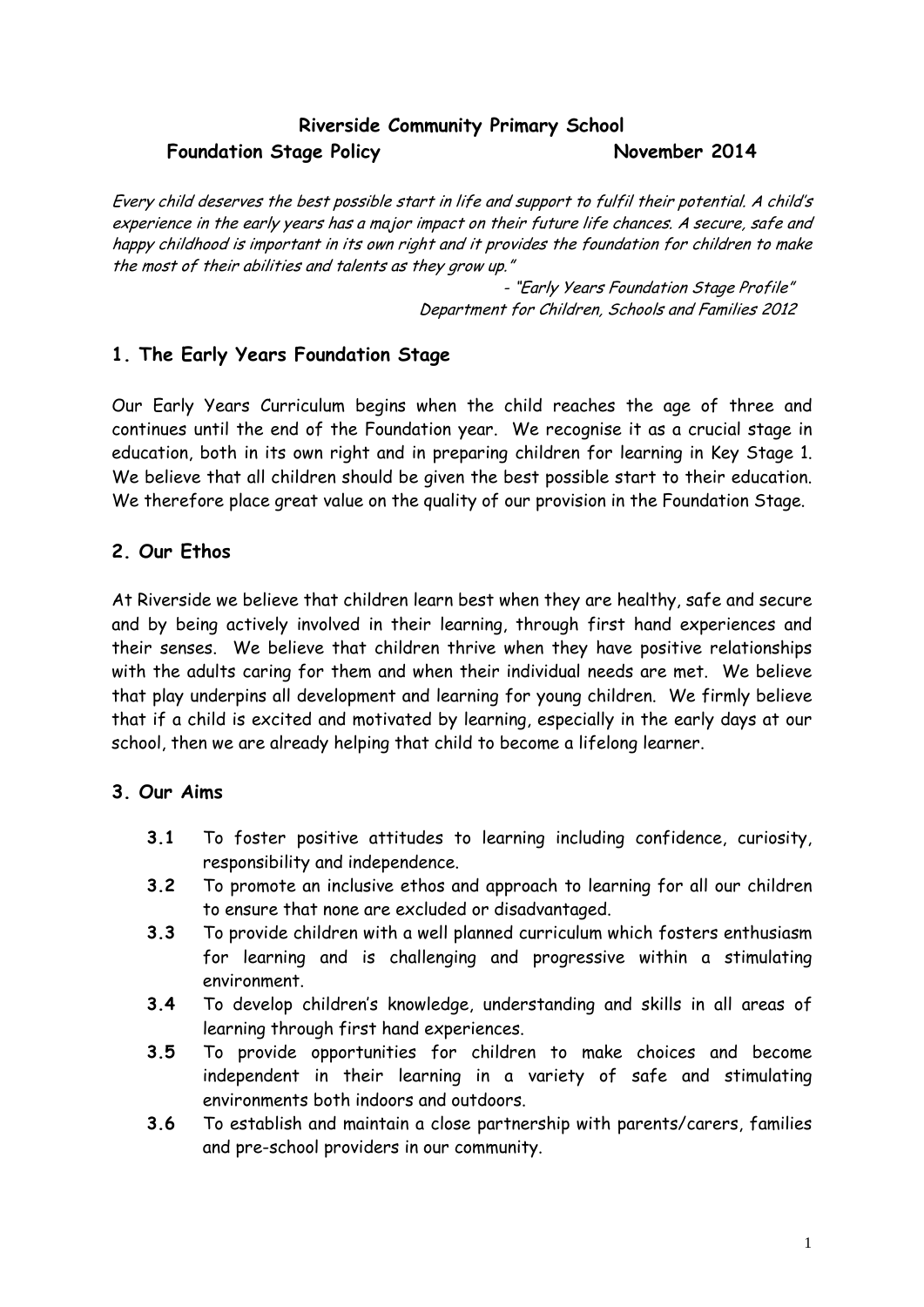- **3.7** To use focussed assessment and record keeping based on direct observation of children and discussion with them. To use this to inform future planning, monitor progress and build on children's prior learning**.**
- **3.8** To provide a planned curriculum that helps children to strive to achieve the Early Learning Goals by the end of the Foundation Stage.

# **4. The Early Years Curriculum**

In order to achieve our aims we support and follow the EYFS Curriculum. The Foundation Stage is based on four main principles that are broken down into four commitments describing how each principle can be put into practise:

- **4.1 A Unique Child –** we recognise that every child is a competent learner from birth who can be resilient, capable, confident and self-assured. The commitments are focussed around child development, inclusion, keeping safe and health and well being.
- **4.2 Positive Relationships –** we acknowledge that children learn to be strong and independent from a base of loving and secure relationships with parents and/or a key person. The school is committed to developing with the children respect for each other; accepting parents as partners; providing a secure base to support learning and establishing the role of keys workers within the setting.
- **4.3 Enabling Environments -** the environment plays a key role in supporting and extending children's development and learning. The best practice is established through observation, assessment and planning; supporting every child; providing a rich learning environment and exploring the wider context.
- **4.4 Learning and Development –** recognises that children develop and learn in different ways and at different rates. All areas of learning and development are equally important and are inter-connected.

The Foundation Stage Curriculum is divided into 3 Prime Areas of Learning and 4 Specific areas of Learning. In the Nursery our main focus is on the 3 Prime areas but all areas are considered as equally important and is delivered through planned, purposeful play. Throughout the day there is a balance of adult-led and child-initiated activities, focusing on a skill in each area:

## **4.5 Personal, Social and Emotional Development (PSED)**

This area has three sub sections. These are Making Relationships, Selfconfidence and Self-awareness and Managing Feelings and Behaviour. The outcomes focus on children learning how to work, play, co-operate with others and function in a group beyond the family. They cover important aspects of personal, social, moral and spiritual development including the development of personal values and an understanding of self and others.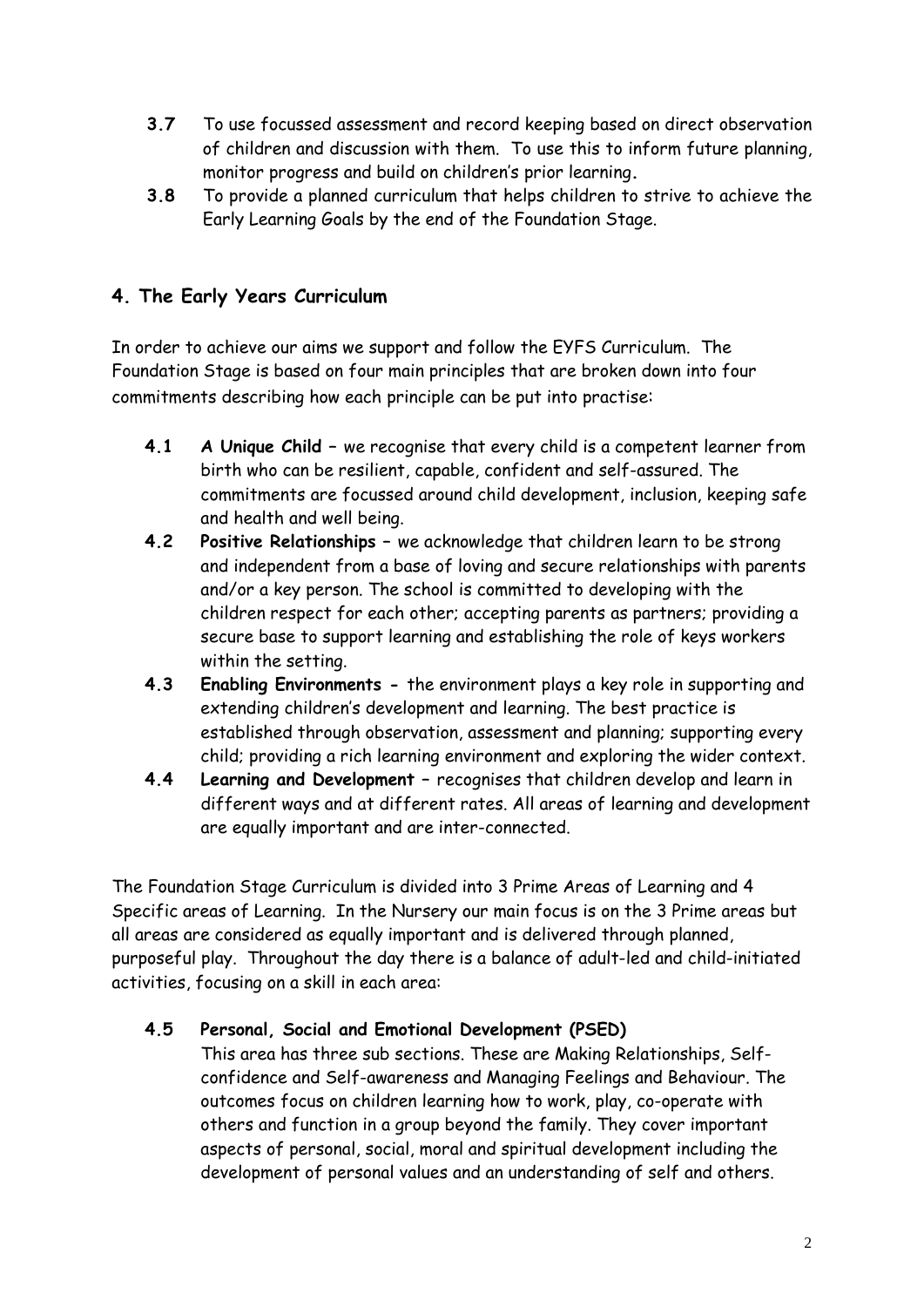#### **4.6 Communication and Language (CL)**

This is broken down into three sub sections. These cover Listening and Attention, Understanding and Speaking. These outcomes cover important aspects of language development and provide the foundations for literacy. The Early Years Policy places a strong emphasis on children's developing competence in speaking and listening and understanding. Other areas of learning also make a vital contribution to the successful development of literacy.

#### **4.7 Physical Development (PD)**

This covers both fine and gross motor development and keeping healthy. Physical development is implicit in all areas of the EYFS framework. Children are provided with opportunities to develop physical control, coordination, movement, awareness of space and manipulative skills in both the inside and outdoor environment. Children engage in 'Funky Fingers' 3 times a week and 'Write Dance' weekly to develop their muscles to help throughout the curriculum. Positive attitudes are encouraged towards a healthy and active way of life.

#### **4.8 Mathematics (M)**

This is broken down into two sub sections. These are Number and Shape, Space and Measures. These outcomes cover important aspects of mathematical understanding and provide the foundation for Mathematics. They focus on achievement through practical activities and using and understanding language in the development of simple mathematical ideas. Once children are confident in the basics of counting and number they will begin to follow the Visual Maths programme.

### **4.9 Literacy (L)**

This area of learning has two sub sections; Reading and Writing. The objectives ensure success in early reading and writing skills. Phonics plays a big part in this area, and the ability to blend for reading and segment for spelling are skills that are promoted daily in the Early Years using RWI and Letters and sounds within Nursery.

### **4.10 Understanding the World (UW)**

This area focuses on children developing knowledge skills and understanding that help them make sense of the world around them. Their learning is supported through offering opportunities for them to use a range of tools safely; encounter creatures, people, plants, technology and objects in their natural environments and in real-life situations; undertake practical experiments and work with a range of materials. We also go on 'Welly Walks' around the local environment each week and Nature Nursery sessions are held for a group of children in termly blocks.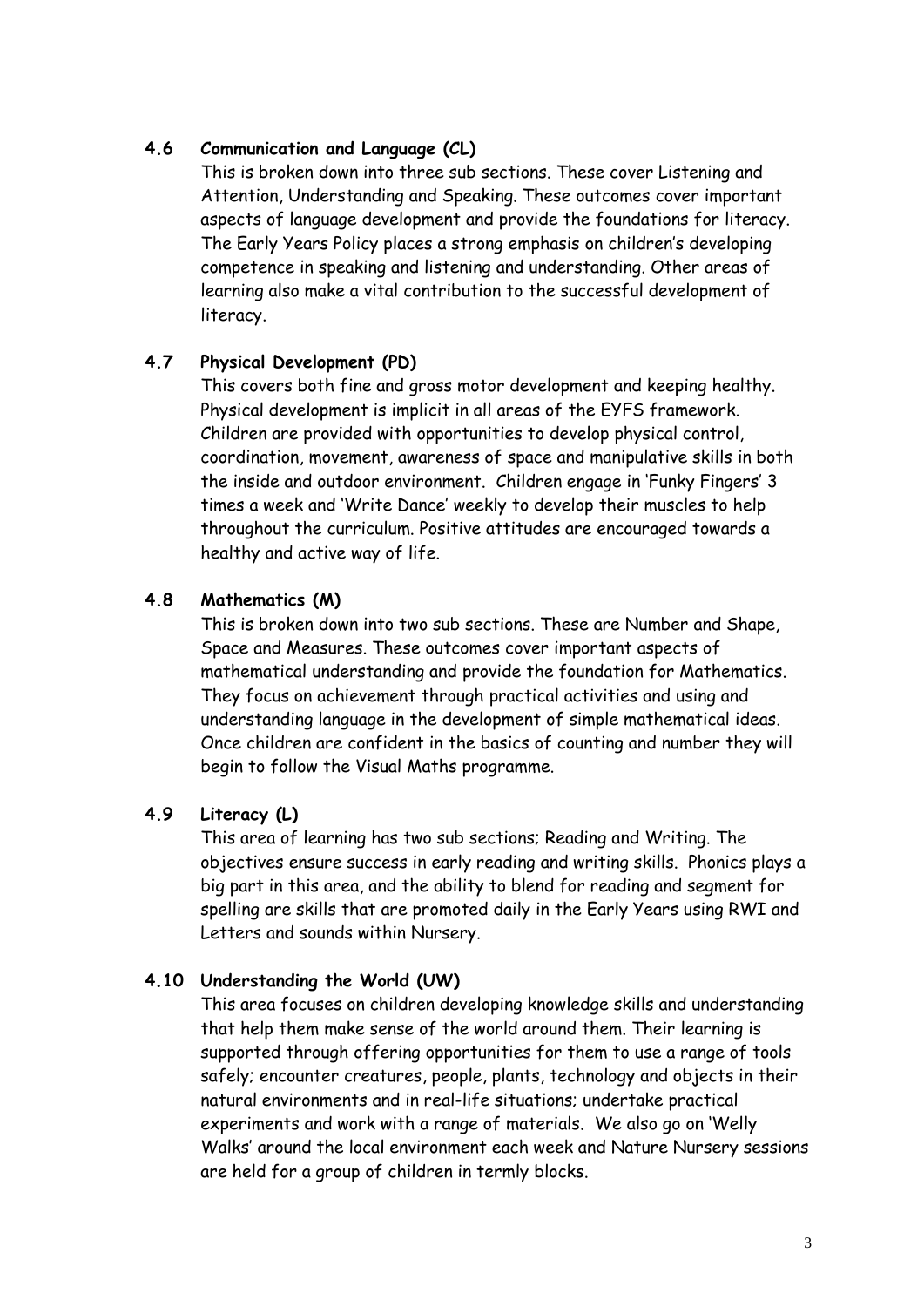**4.11 Expressive Arts and Design (EAD) -** Through art, music, design technology, dance, imaginative and role play activities children develop their creativity and curiosity. They are given opportunities to explore and share their thoughts, ideas and feelings.

### **4.12 Characteristics of Effective Learning**

Planned and guided children's activities will reflect on the different ways that children learn. We support children in using the three characteristics of effective teaching and learning. These are;

• Playing and Exploring - children investigate and experience things, and 'have a go';

• Active learning - children concentrate and keep on trying if they encounter difficulties, and enjoy achievements;

• Creating and thinking critically - children have and develop their own ideas, make links between ideas, and develop strategies for doing things.

**(Taken from statutory framework for the EYFS 2012)**

## **5. Key features of our Foundation Stage**

The features of good practice in our school that relate to the Foundation Stage are:

- **5.1** We ensure that children have plenty of opportunities to play in a secure environment with effective support from caring adults. We use the classroom**s** and our outdoor area to enable children to access both planned, structured play activities and self-initiated, spontaneous play activities. Our excellent Early Years unit offers children the opportunity to play both indoors and outdoors and develop intellectually, creatively, physically, socially and emotionally.
- **5.2** The Foundation and Nursery stages work very closely as a Unit. This enables the older children to become good role-models for the younger children and allows different learning opportunities for all abilities. It also means we can provide activities for all developmental levels and needs.
- **5.3** We provide a range of activities which are interesting, enjoyable, challenging and fun! Through these, we encourage our children to explore, experiment, question, investigate, discover, create, practise and consolidate their developing understanding, knowledge and skills.
- **5.4** We recognise that children learn in different ways and at different rates, therefore, we provide time for children to make choices and explore ideas and interests in depth.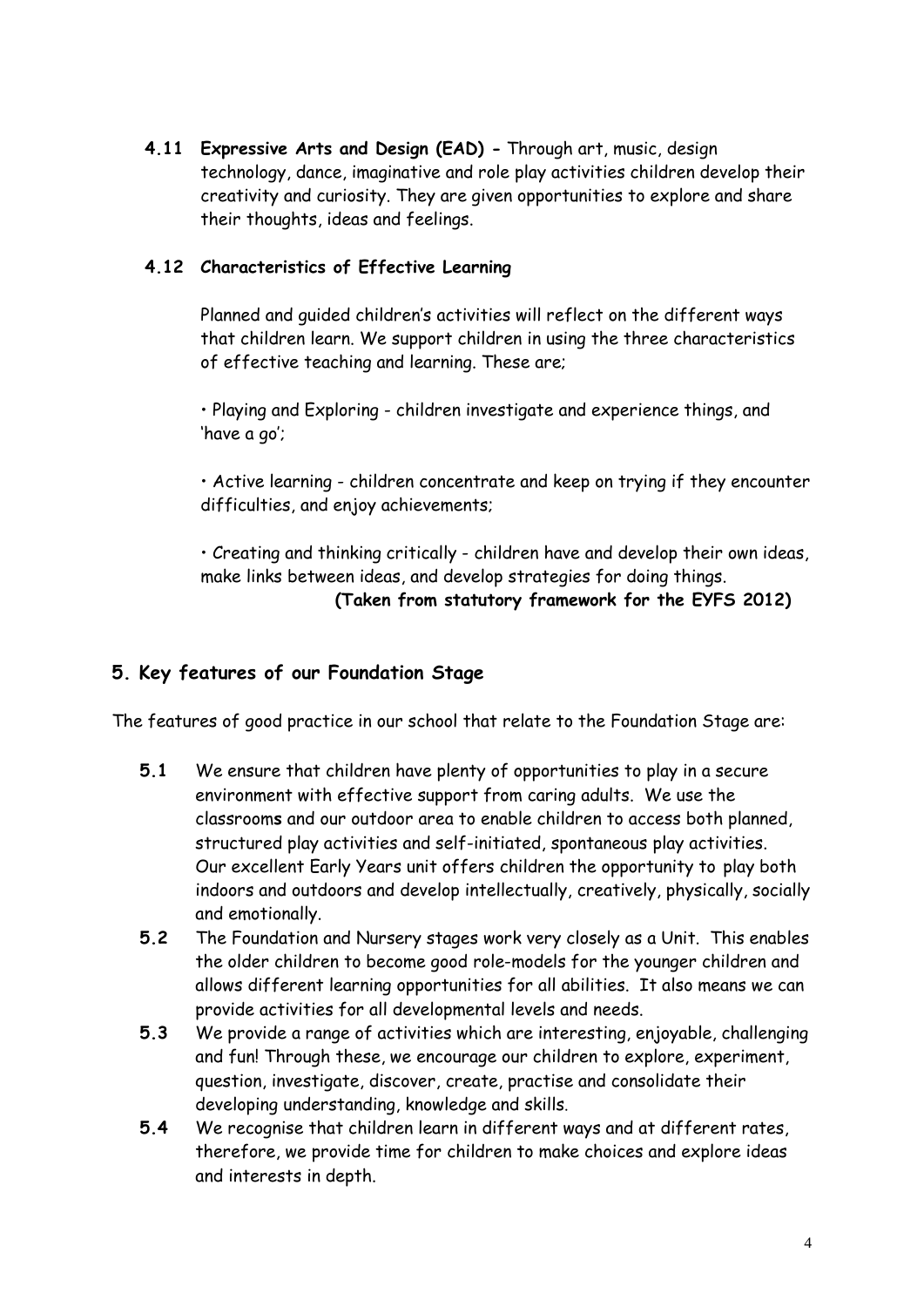- **5.5** We have a strong partnership between teachers and parents, so that our children feel secure at school and develop a sense of well-being and achievement. This also ensures that parents are fully informed on their child's progress.
- **5.6** We have excellent knowledge and understanding of current pedagogy in the Early Years and the way in which young children develop, learn and grow. We particularly understand the importance of maintaining current knowledge in speaking and listening development.
- **5.7** We ensure equality of access to all areas of learning in a high quality environment and that this is provided for all children.
- **5.8** We encourage the children to communicate and talk about their learning and to develop independence and self-management.

# 6. **Assessment**

Assessment is a key part to ensuring our ethos and aims are met. We do this by:

- **6.1** We make regular assessments of children's learning, and use this information to ensure that future planning reflects identified needs. Assessment takes the form of observation which is then added to the child's online Learning Journey (Tapestry) and involves all adults in the Unit. The identification of the progress and future learning needs of children through observations are then placed in Learning Journeys for parents to review regularly.
- **6.2** During the Foundation Year, a Foundation Stage Profile will be completed for each child. This will detail each child's progress and achievement across the ELGs.
- **6.3** During the first term in Nursery children are observed and given a base-line age in all areas of the EYFS. This is then used to inform the planning and activities needed to encourage all children to meet their potential. This is updated each term to ensure good progression is being made.
- **6.4** Once children enter Foundation the parents/carers will be introduced to the Foundation Stage Profile. During the Autumn term, the Profile will be used to assess baseline achievement, and the parents advised during an individual consultation meeting. Targets are also given to parents at this meeting to work on at home. A further review meeting takes place in the Spring term.
- **6.5** The Foundation Stage Profile is continuous and on-going and assessments are made mainly by observations of children at activities. These observations are placed in individual children's Learning Journeys (Tapestry), which parents can access from home . Parents are also encouraged to place any wow moments or comments online to give us a holistic view of each child.
- **6.6** Each term a summary is written and shared with parents, this includes a child's personal comment about their learning. In July, parents are given a report about their child, highlighting strengths and areas of development and identifying targets for the following year.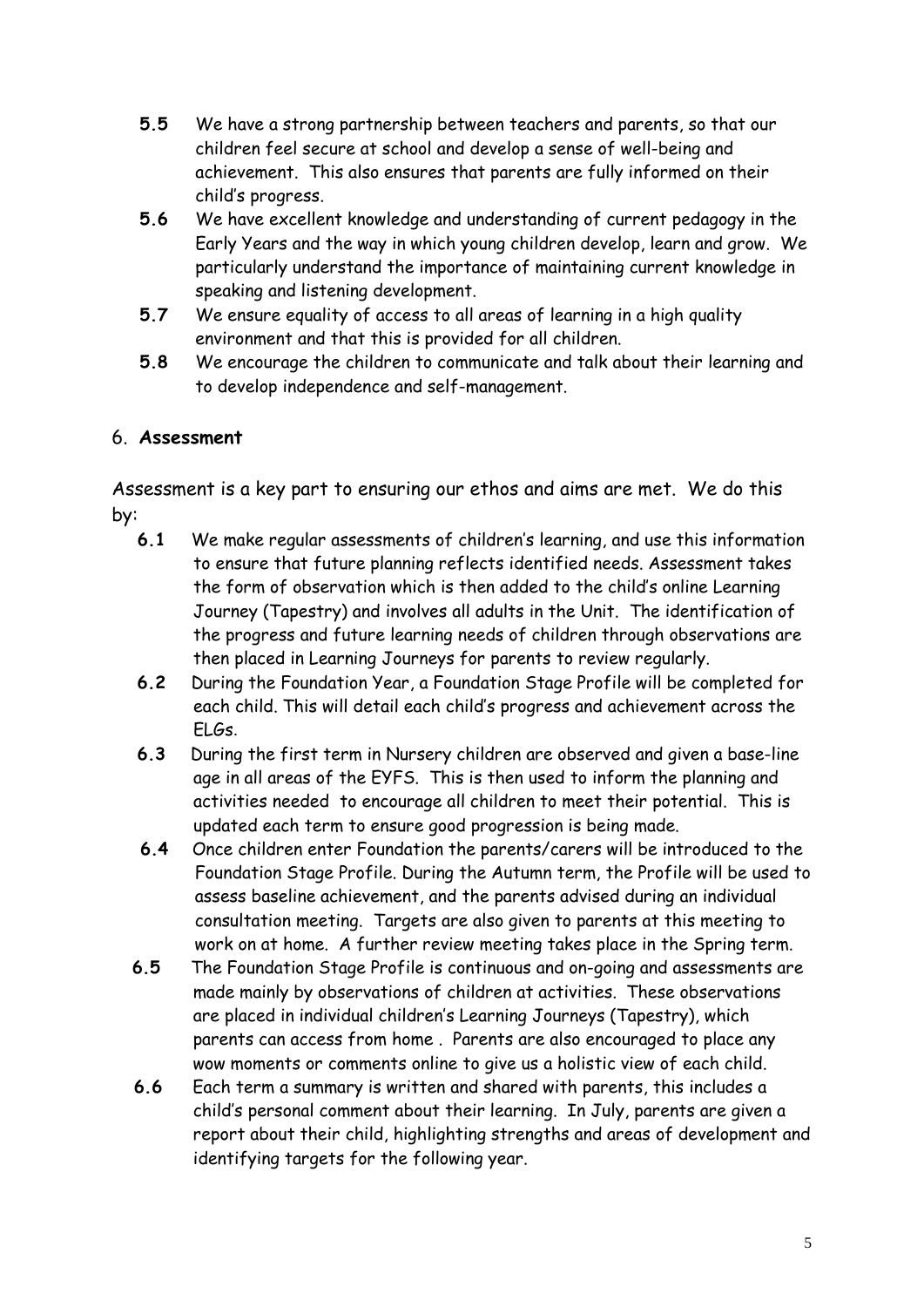# **7. Resources and staffing**

Our excellent facilities allow us to meet the needs of all children and fulfil our aims and ethos. The Early Years Unit includes 3 classrooms and a nursery which includes 2 small rooms, creative area and an excellent outside facility. The area is staffed by 3 teachers, 1 EYP and at least 10 other key people at any given time. We also have a HLTA and SEN TA to support children or groups of children with specific needs. We plan a learning environment, both indoors and outdoors, that encourages a positive attitude to learning. We use materials and equipment that reflect both the community that the children come from and the wider world. We encourage the children to make their own selection of the activities on offer, as we believe that this encourages independent learning.

The Foundation team is managed by the Early Years co-ordinator. This involves planning the curriculum in consultation with the Head Teacher, Senior Teachers and all other staff in the unit. There is liaison with other agencies including governors and the Local Authority. The role includes administration of the Foundation stage, resourcing, assessing and monitoring in line with school policies.

## **8. Admissions**

Our school arrangements for children settling into our school are flexible, so that children are given enough time to feel secure in their new environment. Parental involvement is valued and welcomed with plenty of opportunities for co-operation and collaboration. We follow the Plymouth School Admission Arrangements as set out in the annual admissions booklet given to the parents of prospective pupils in the Autumn term. In our school we aim to offer children a part-time nursery place in the term after they turn three and children enter full-time Foundation in the year following their fourth birthday.

## **9. Parents**

We agree that 'Parents are the first and most important teachers. Effective and meaningful partnerships are the best guarantees of children's successful learning.' (Framework for a Foundation Curriculum for Under Five's.) We believe that all parents have an important role to play in the education of their child. We therefore recognise the role that parents have played, and their future role, in educating the children. We do this through:

- **9.1** Talking to parents about their child before their child starts in our unit. This happens at a introduction meeting for children not attending the nursery.
- **9.2** Opportunities are given to the children to spend time with their teacher before starting school, which gives parents an opportunity to discuss issues.
- **9.3** Inviting all parents to an induction meeting during the term their child starts school and in the spring term.